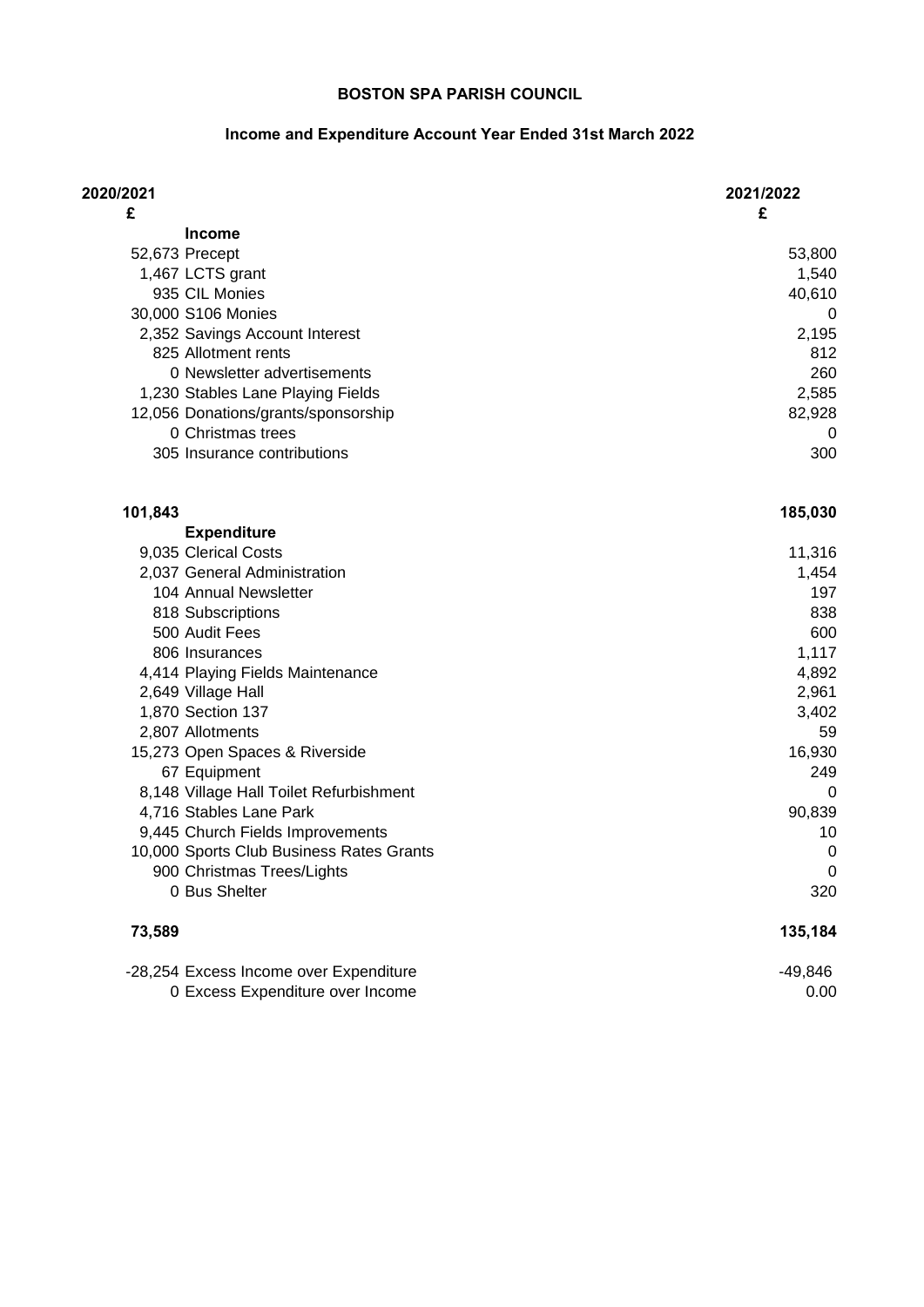| 2020/2021 |                                          | 2021/2022 |
|-----------|------------------------------------------|-----------|
| £         |                                          |           |
|           | <b>Appropriations to/(from) Reserves</b> |           |
|           | -1,235 Asset Replacement Reserve         | 0         |
|           | 25 Stables Lane Improvement Reserve      | 1,392     |
|           | 0 Christmas Tree Reserve                 | 0         |
|           | 20,955 Church Fields POS                 | $-10$     |
|           | -5,253 Amenity space development         | 0         |
|           | $-1,000$ Planning                        | 0         |
|           | 10,727 Village Centre Accessibility      | 0         |
|           | 0 Bus Shelter Reserve                    | 25,005    |
|           | 0 Village Centre Plan Reserve            | 40,610    |
|           | 4,035 General Reserve                    | $-17.151$ |

**28,254 49,846**

DMane

Signed Signed **Signed CHAIRMAN RESPONSIBLE FINANCIAL OFFICER**

Dated 16/05/2022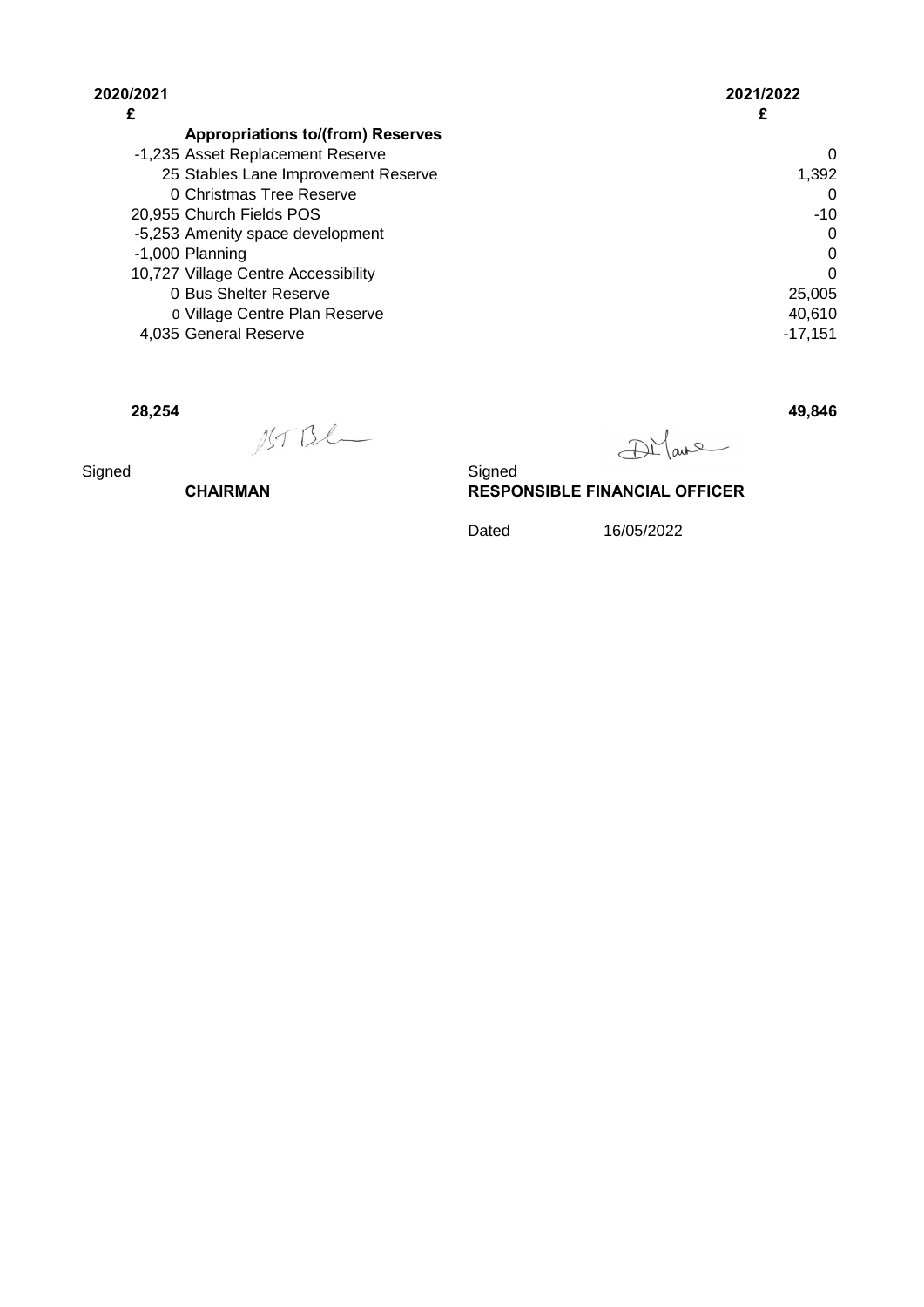## **Balance Sheet as at 31st March 2022**

| 2020/2021<br>£ |                                           | 2021/2022<br>£ |
|----------------|-------------------------------------------|----------------|
|                | <b>Assets</b>                             |                |
|                | Cash at Bank                              |                |
|                | 142,879 Current Account                   | 194,418        |
|                | <b>Payments in Advance</b>                |                |
|                | 2,130 Insurance - Village Hall            | 0              |
|                | 0 Other                                   | 0              |
|                | 1,123 Sundry Debtors                      | 1,464          |
|                | <b>Less</b>                               |                |
|                | 96 Trade Creditors                        | 0              |
|                | 0 Receipts in advance                     | $\Omega$       |
|                |                                           |                |
| 146,036 Total  |                                           | 195,882        |
|                | <b>Represented By:</b>                    |                |
|                | 117,782 Balance at 1st April              | 146,036        |
|                | 28,254 Add Excess Income over Expenditure | 49,846         |
|                | 0 Less Excess Expenditure over Income     | 0              |
|                |                                           |                |
| 146,036 Total  |                                           | 195,882        |
|                | 85,000 Long Term Savings Account 1        | 85,000         |
|                | 110,000 Long Term Savings Account 2       | 110,000        |
|                |                                           |                |
| 341,036        |                                           | 390,882        |
|                |                                           |                |
|                | <b>Reserves</b>                           |                |
|                | 66,685 General Reserve                    | 49,535         |
|                | 25,000 Asset Replacement Reserve          | 25,000         |
|                | 26,562 Stables Lane Reserve               | 27,954         |
|                | 211,026 Church Fields POS Reserve         | 211,016        |
|                | 1,036 Christmas Tree Reserve              | 1,036          |
|                | 10,727 Village Centre Accessibility       | 10,726         |
|                | 0 Village Centre Plan                     | 40,610         |
|                | 0 Bus Shelter Reserve                     | 25,005         |
| 341,036 Total  |                                           | 390,882        |
|                |                                           |                |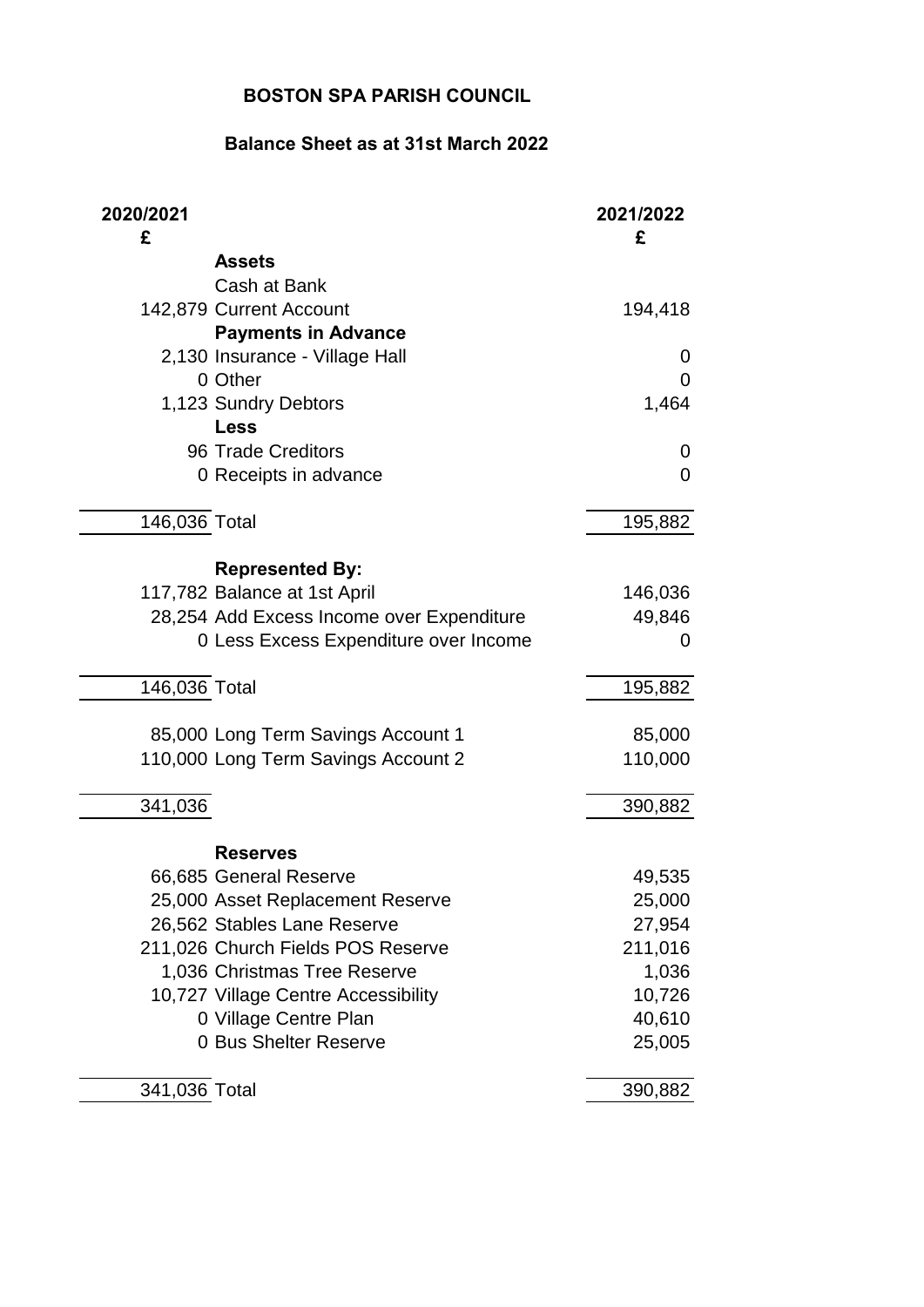#### **Accounts for the year ended 31st March 2022**

#### **Supporting Statement**

#### **Assets**

|    |                                                                                                         | £                |
|----|---------------------------------------------------------------------------------------------------------|------------------|
|    | Movements in the year                                                                                   |                  |
| a) | During the year, the following assets were purchased:<br>2 x BBQs                                       | 754              |
|    | Junior Play Equipment                                                                                   | 80,000           |
|    | Metal Park/Farm Gate                                                                                    | 780              |
|    | Colour printer                                                                                          | 249              |
|    | Oak and Glass Bus Shelter                                                                               | 4,475            |
|    |                                                                                                         |                  |
|    |                                                                                                         | 86,258           |
| b) | The following assets were disposed of: None<br>The ownership of the Village Hall was handed over to the |                  |
|    | Village Hall CIO                                                                                        |                  |
| C) | At 31st March, the following assets were held                                                           |                  |
|    |                                                                                                         |                  |
|    | <b>Community Assets</b>                                                                                 |                  |
|    | <b>Playing Field</b>                                                                                    | £<br>1           |
|    | Deepdale Woods/Jackdaw Crag                                                                             | 1                |
|    | <b>Riverside Meadow</b>                                                                                 | 1                |
|    | Land on Abbey Estate                                                                                    | 1                |
|    | <b>Land on Chestnut Grove</b>                                                                           | 1                |
|    | Riverside Lane (Holgate Lane to Deepdale)                                                               | 1                |
|    | <b>Clarendon Gardens</b>                                                                                | 1                |
|    | <b>Church Fields POS</b>                                                                                | 1                |
|    | Skateboard Equipment, Deepdale Community Centre                                                         | 26,092           |
|    | Oak and Glass Bus Shelter                                                                               | 4,815            |
|    | <b>Street Furniture</b>                                                                                 | 79,108           |
|    | <b>Outdoor Gym Equipment</b>                                                                            | 14,351           |
|    | Infant Play Equipment<br>Junior Play Equipment                                                          | 19,386<br>82,395 |
|    | Perimeter Fencing Stables Lane                                                                          | 16,773           |
|    | <b>Steel Gate</b>                                                                                       | 780              |
|    | 11 Cast Iron Heritage Trail Plaques                                                                     | 3,665            |
|    | 2 x Steel BBQ's                                                                                         | 1,236            |
|    | <b>Defibrillators</b>                                                                                   | 5,300            |
|    | <b>Goal Posts</b>                                                                                       | 1,272            |
|    | <b>Christmas Lights</b>                                                                                 | 1,294            |
|    |                                                                                                         | 256,475          |

The basis of valuation of these assets is replacement/insurance value, with the exception of Community Land, which is valued at NIL

#### **Borrowings**

At the close of business on 31st March 2022, there were **no** loans to the Council outstanding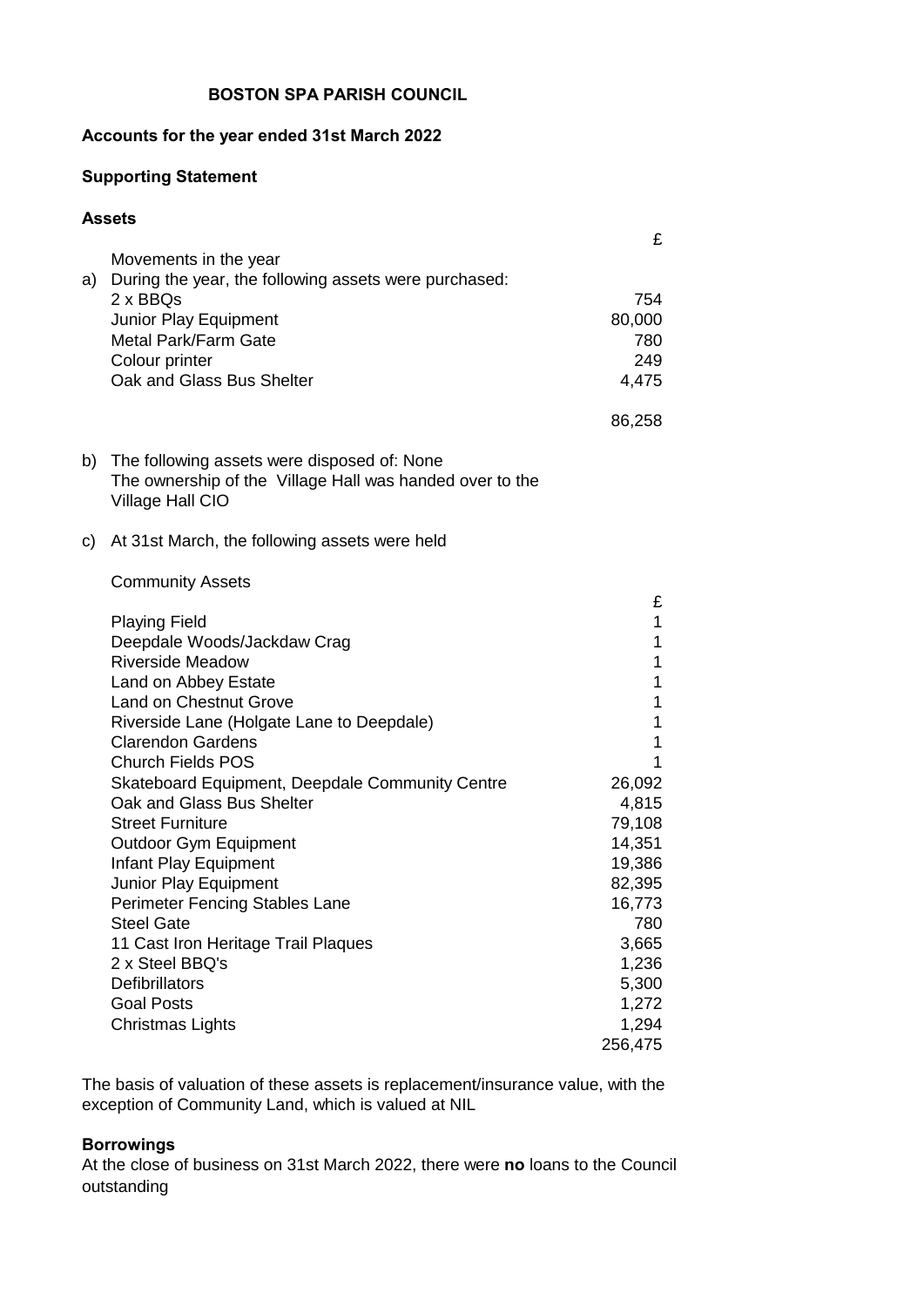#### **Leases**

At 31st March 2022, there were **no** leases in operation

#### **Debts outstanding**

| Less than 3 months old | £1,464      |
|------------------------|-------------|
| 6 to 12 months old     | <b>None</b> |
| Over 12 months old     | <b>None</b> |

#### **Tenancies**

During the year the following new tenancies were entered into:

| Council as Landlord | None |
|---------------------|------|
| Council as Tenant   | None |
| Leeds City Council  | None |

#### **Section 137 Payments**

S137 of the Local Government Act 1972 enables Parish Councils to spend up to the product of £8.41 per head of the electorate for the benefit of the people in the parish on activities not specifically authorised by the powers. The limit for the Council in the year ended 31st March 2022 was £30,167

#### **Agency Work**

During the year, the Council undertook **no** agency work on behalf of other authorities

#### **Advertising and Publicity**

The following costs were incurred during the year

Annual Parish Newsletter **Example 2018** 2019 12:30 Annual Parish Newsletter **Example 2019** 

#### **Contingent Liabilities**

The Council's accounts for the year 2021/2022 do not include provision for contingent liabilities, as no contingent liabilities are known.

#### **Pensions**

Not applicable